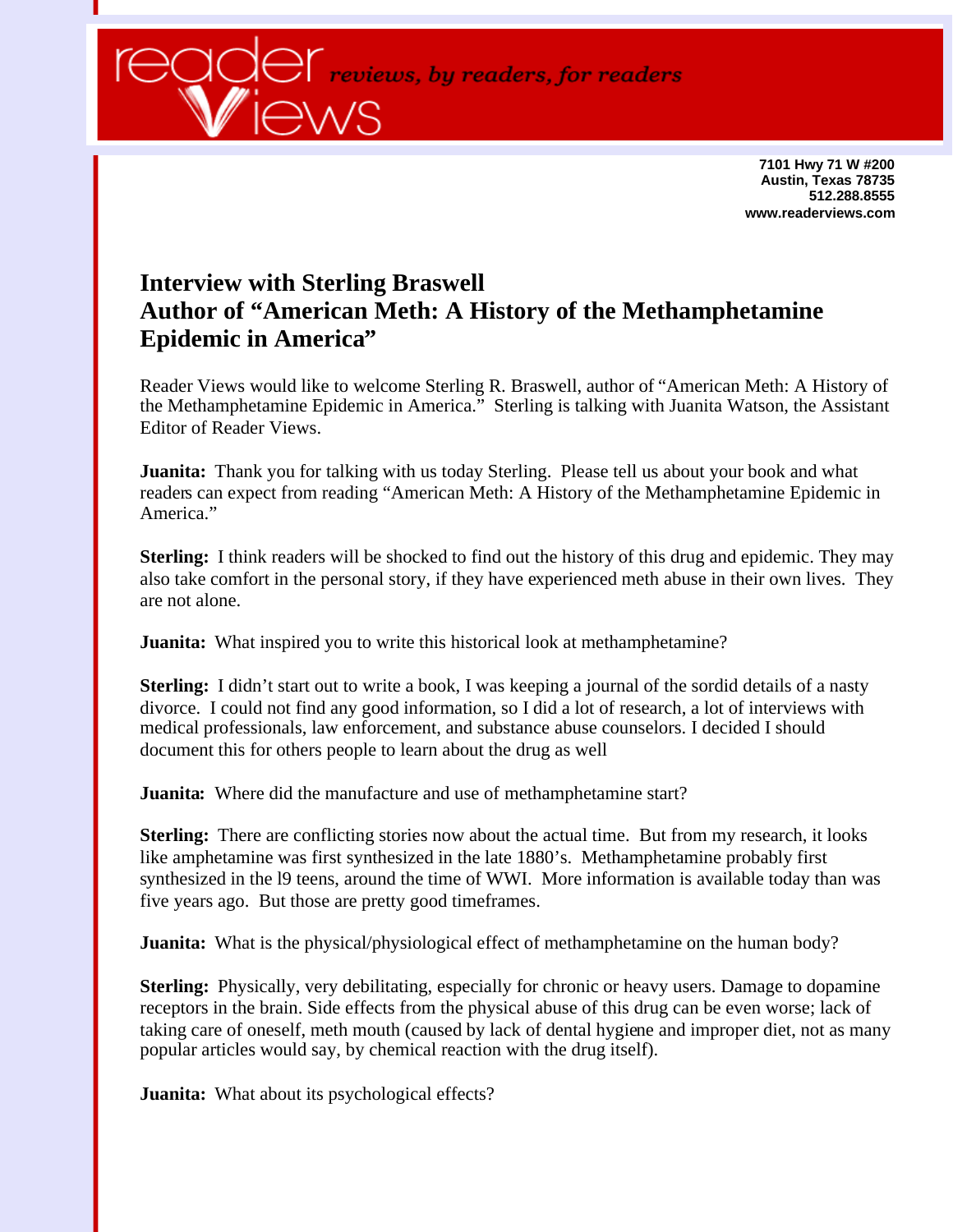**Sterling:** Paranoia, itching and crawling sensation, either real or imagined, on the skin. I think I said it best in the book "they begin to live and behave like frightened wild animals."

**Juanita:** How has the use of methamphetamine progressed from its original applications to how it has become the national epidemic that it is today?

**Sterling:** Originally, it was thought that meth could control certain physical ailments, for example, Parkinson's Disease. Also it could be used to control weight, and it could be used to assist people with certain mental/medical conditions. Before long term affects were known, the drug gave the user/patient a feeling of well-being and confidence. But with any drug that has the positive side affects, the potential for abuse is high. After being spread throughout the US, originally by the Hell's Angels, it became clear to certain people that the ingredients to make methamphetamine were easily obtainable, and that only a high school knowledge of chemistry was required to manufacture it. With the advent of the internet, and rapid sharing of communications, the recipes and knowledge spread quickly, to where today we do have an epidemic on our hands.

**Juanita:** People from all walks of life are using methamphetamine. Why do you think it has affected such a wide range of people?

**Sterling:** Early on, it was known as the 'poor man's cocaine,' but as it spread throughout the US, it began showing up across all socio-economic boundaries. As casual cocaine users began to realize that methamphetamine could be stronger and offer a better high than cocaine, it became more prevalent throughout the population.

**Juanita:** What are some tell tale signs of methamphetamine abuse?

**Sterling:** Erratic behavior, skin sores, and after extended use, poor diet and oral hygiene. Note that like other drugs, early use may not be apparent to people. Over time however, as paranoia and addiction come into place, the strange behavior and poor overall physical health become obvious.

**Juanita:** It is common knowledge that methamphetamine is very dangerous to make. Why is this and how can one spot a methamphetamine lab?

**Sterling:** Using battery acid, ammonia, and other combinations of other household products to turn ephedrine or pseudo ephedrine into methamphetamine is dangerous. The chemicals have to be cooked on heat, and with no supervision or standard lab procedures, the chemical reactions can cause explosions. Also, cooking is generally done on portable gas stoves, which are inherently dangerous when not ventilated or used properly. A person that will risk manufacturing the drug probably does not have the same idea of safety as a 'normal person', and that person may be high on the drug and thus exhibiting the erratic behavior mentioned earlier.

The smell generating by a working meth lab is a strong ammonia or chemical smell. In many cases, people have equated the smell to stale pet urine, especially after an enclosed location is used for multiple cooking sessions. Also, witnessing a lot of waste products, from ammonia, acids, and even spent hypodermic needles would indicate the presence of a meth lab.

**Juanita:** Are there particular areas of the country where methamphetamine abuse is significantly higher than others?